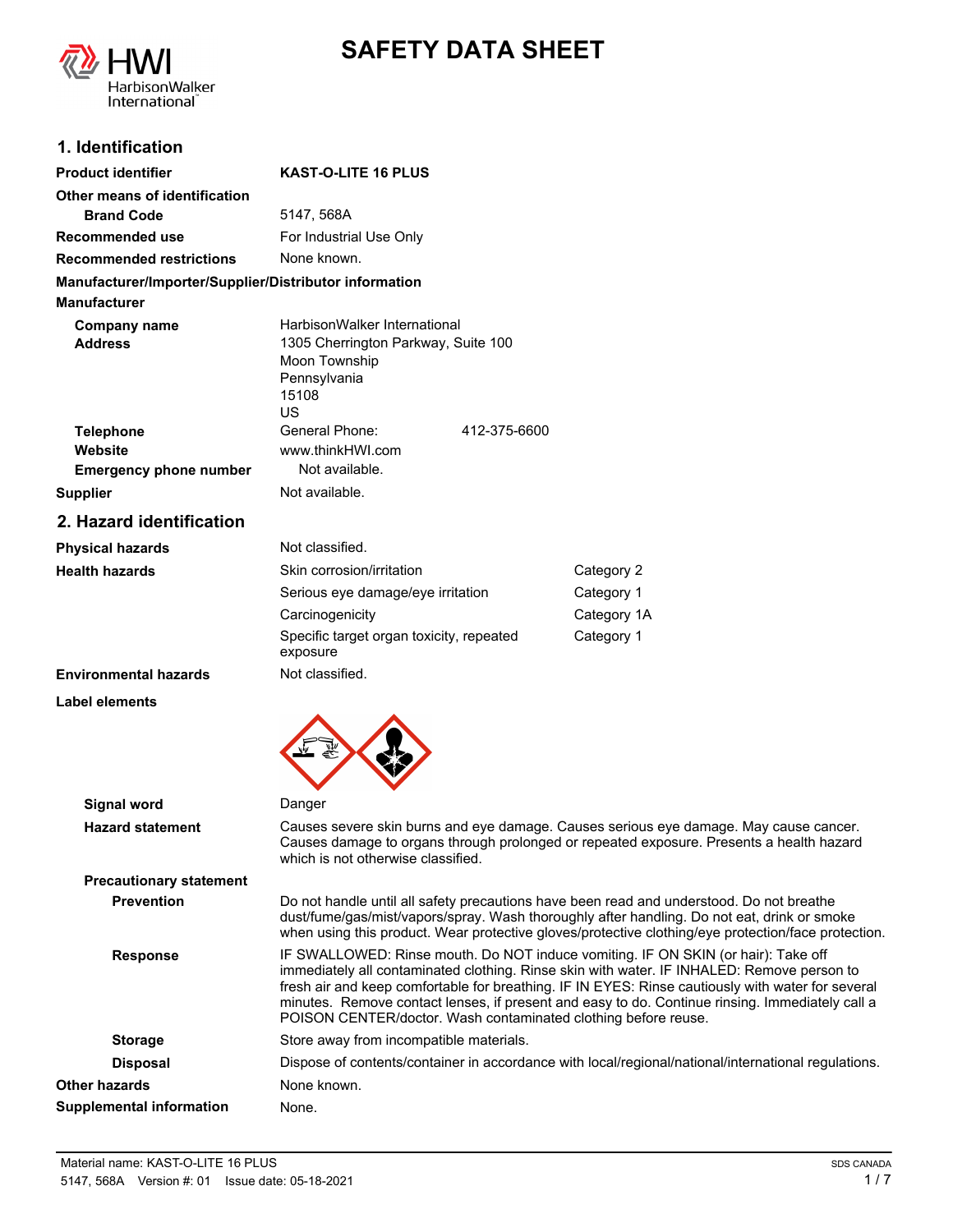# **3. Composition/information on ingredients**

### **Mixtures**

| <b>Chemical name</b>                           | Common name and synonyms | <b>CAS number</b> | %          |
|------------------------------------------------|--------------------------|-------------------|------------|
| Cement, Portland, Chemicals                    |                          | 65997-15-1        | $40 - 60$  |
| Calcium Sulfate Gypsum (Inhalable<br>Fraction) |                          | 13397-24-5        | $2.5 - 10$ |
| SILICA, AMORPHOUS, FUMED                       |                          | 61790-53-2        | $2.5 - 10$ |
| Limestone                                      |                          | 1317-65-3         | $1 - 2.5$  |
| Other components below reportable levels       |                          |                   | $40 - 60$  |

### **4. First-aid measures**

| <b>Inhalation</b>                                                            | Move to fresh air. Call a physician if symptoms develop or persist.                                                                                                                                                                                                                                                   |
|------------------------------------------------------------------------------|-----------------------------------------------------------------------------------------------------------------------------------------------------------------------------------------------------------------------------------------------------------------------------------------------------------------------|
| <b>Skin contact</b>                                                          | Take off immediately all contaminated clothing. Rinse skin with water/shower. Call a physician or<br>poison control center immediately. Chemical burns must be treated by a physician. Wash<br>contaminated clothing before reuse.                                                                                    |
| Eye contact                                                                  | Immediately flush eyes with plenty of water for at least 15 minutes. Remove contact lenses, if<br>present and easy to do. Continue rinsing. Call a physician or poison control center immediately.                                                                                                                    |
| Ingestion                                                                    | Call a physician or poison control center immediately. Rinse mouth. Do not induce vomiting. If<br>vomiting occurs, keep head low so that stomach content doesn't get into the lungs.                                                                                                                                  |
| <b>Most important</b><br>symptoms/effects, acute and<br>delayed              | Burning pain and severe corrosive skin damage. Causes serious eye damage. Symptoms may<br>include stinging, tearing, redness, swelling, and blurred vision. Permanent eye damage including<br>blindness could result. Coughing. Prolonged exposure may cause chronic effects.                                         |
| Indication of immediate<br>medical attention and special<br>treatment needed | Provide general supportive measures and treat symptomatically. Chemical burns: Flush with water<br>immediately. While flushing, remove clothes which do not adhere to affected area. Call an<br>ambulance. Continue flushing during transport to hospital. Keep victim under observation.<br>Symptoms may be delayed. |
| <b>General information</b>                                                   | IF exposed or concerned: Get medical advice/attention. If you feel unwell, seek medical advice<br>(show the label where possible).                                                                                                                                                                                    |

# **5. Fire-fighting measures**

| Suitable extinguishing media                                     | Use fire-extinguishing media appropriate for surrounding materials. |
|------------------------------------------------------------------|---------------------------------------------------------------------|
| Unsuitable extinguishing<br>media                                | Not available.                                                      |
| Specific hazards arising from<br>the chemical                    | Not applicable.                                                     |
| Special protective equipment<br>and precautions for firefighters | Not available.                                                      |

# **6. Accidental release measures**

| <b>Personal precautions,</b><br>protective equipment and<br>emergency procedures | Keep unnecessary personnel away. Keep people away from and upwind of spill/leak. Wear<br>appropriate protective equipment and clothing during clean-up. Do not touch damaged containers<br>or spilled material unless wearing appropriate protective clothing. Ensure adequate ventilation. For<br>personal protection, see section 8 of the SDS.                                                                                               |
|----------------------------------------------------------------------------------|-------------------------------------------------------------------------------------------------------------------------------------------------------------------------------------------------------------------------------------------------------------------------------------------------------------------------------------------------------------------------------------------------------------------------------------------------|
| Methods and materials for<br>containment and cleaning up                         | Large Spills: Stop the flow of material, if this is without risk. Dike the spilled material, where this is<br>possible. Absorb in vermiculite, dry sand or earth and place into containers. Following product<br>recovery, flush area with water.                                                                                                                                                                                               |
|                                                                                  | Small Spills: Wipe up with absorbent material (e.g. cloth, fleece). Clean surface thoroughly to<br>remove residual contamination.                                                                                                                                                                                                                                                                                                               |
|                                                                                  | Never return spills to original containers for re-use. Put material in suitable, covered, labeled<br>containers. For waste disposal, see section 13 of the SDS.                                                                                                                                                                                                                                                                                 |
| <b>Environmental precautions</b>                                                 | Avoid discharge into drains, water courses or onto the ground.                                                                                                                                                                                                                                                                                                                                                                                  |
| 7. Handling and storage                                                          |                                                                                                                                                                                                                                                                                                                                                                                                                                                 |
| <b>Precautions for safe handling</b>                                             | Do not handle until all safety precautions have been read and understood. Do not get in eyes, on<br>skin, or on clothing. Avoid prolonged exposure. When using, do not eat, drink or smoke. Should be<br>handled in closed systems, if possible. Provide adequate ventilation. Wear appropriate personal<br>protective equipment. Wash hands thoroughly after handling. Observe good industrial hygiene<br>practices. Avoid inhalation of dust. |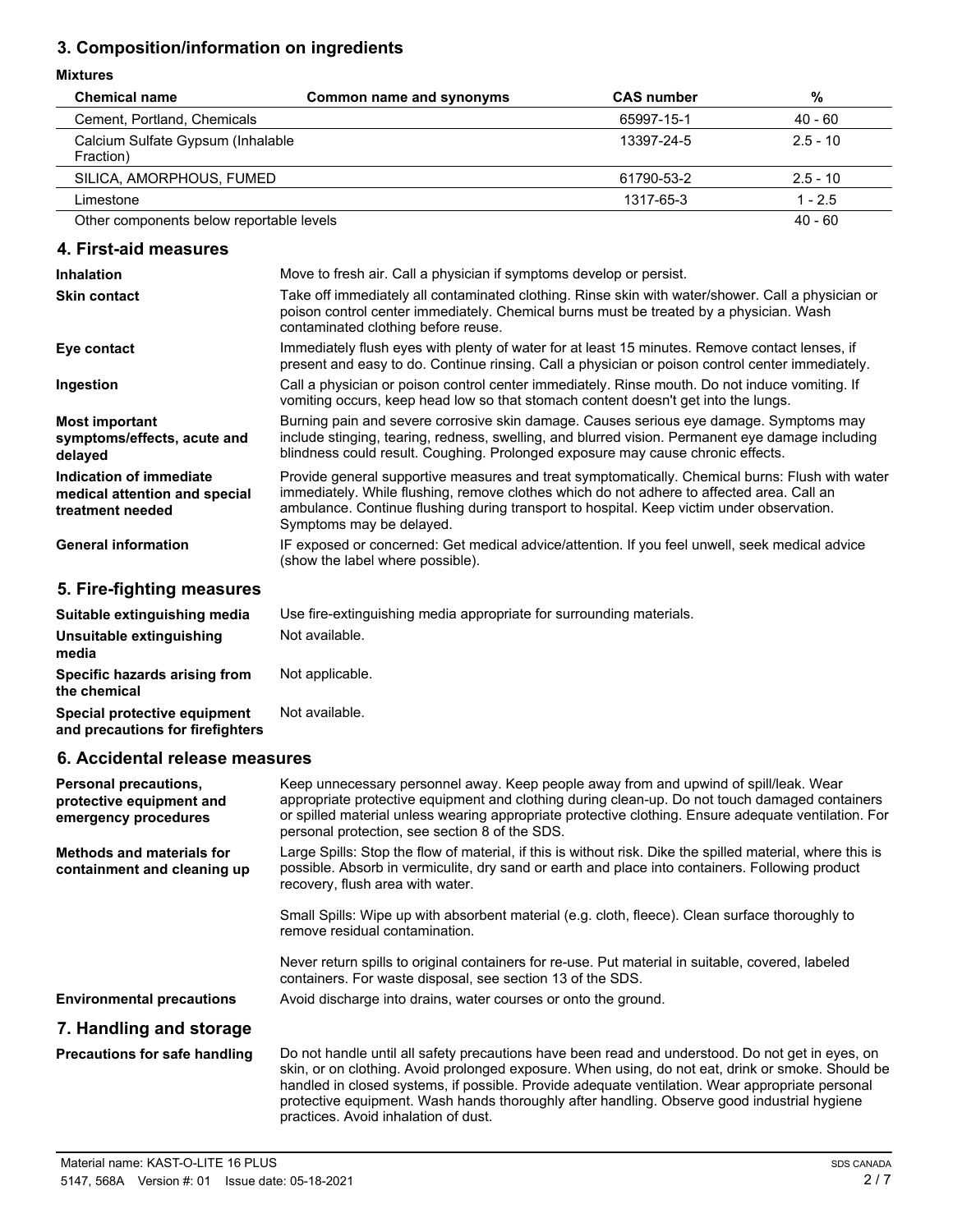## **8. Exposure controls/personal protection**

| <b>Occupational exposure limits</b>                                                                           |             |                |                      |
|---------------------------------------------------------------------------------------------------------------|-------------|----------------|----------------------|
| <b>US. ACGIH Threshold Limit Values</b><br><b>Components</b>                                                  | <b>Type</b> | <b>Value</b>   | Form                 |
| Calcium Sulfate Gypsum<br>(Inhalable Fraction) (CAS<br>13397-24-5)                                            | <b>TWA</b>  | 10 mg/m3       | Inhalable fraction.  |
| Cement, Portland,<br>Chemicals (CAS<br>65997-15-1)                                                            | <b>TWA</b>  | 1 mg/m $3$     | Respirable fraction. |
| Canada. Alberta OELs (Occupational Health & Safety Code, Schedule 1, Table 2)                                 |             |                |                      |
| <b>Components</b>                                                                                             | <b>Type</b> | Value          |                      |
| Calcium Sulfate Gypsum<br>(Inhalable Fraction) (CAS<br>$13397 - 24 - 5$                                       | <b>TWA</b>  | 10 mg/m3       |                      |
| Cement, Portland,<br>Chemicals (CAS<br>65997-15-1)                                                            | <b>TWA</b>  | 10 mg/m3       |                      |
| Limestone (CAS 1317-65-3)                                                                                     | <b>TWA</b>  | 10 mg/m3       |                      |
| Canada. British Columbia OELs. (Occupational Exposure Limits for Chemical Substances, Occupational Health and |             |                |                      |
| Safety Regulation 296/97, as amended)<br><b>Components</b>                                                    | <b>Type</b> | Value          | Form                 |
| Calcium Sulfate Gypsum<br>(Inhalable Fraction) (CAS<br>13397-24-5)                                            | <b>STEL</b> | 20 mg/m3       | Total dust.          |
|                                                                                                               | <b>TWA</b>  | $3$ mg/m $3$   | Respirable fraction. |
|                                                                                                               |             | 10 mg/m3       | Total dust.          |
| Cement, Portland,<br>Chemicals (CAS<br>65997-15-1)                                                            | <b>TWA</b>  | 1 $mg/m3$      | Respirable.          |
| Limestone (CAS 1317-65-3)                                                                                     | <b>STEL</b> | 20 mg/m3       | Total dust.          |
|                                                                                                               | <b>TWA</b>  | $3$ mg/m $3$   | Respirable fraction. |
|                                                                                                               |             | 10 $mg/m3$     | Total dust.          |
| SILICA, AMORPHOUS,<br>FUMED (CAS 61790-53-2)                                                                  | <b>TWA</b>  | 4 mg/m3        | Total                |
|                                                                                                               |             | $1.5$ mg/m $3$ | Respirable.          |
| Canada. Manitoba OELs (Reg. 217/2006, The Workplace Safety And Health Act)                                    |             |                |                      |
| <b>Components</b>                                                                                             | <b>Type</b> | <b>Value</b>   | Form                 |
| Calcium Sulfate Gypsum<br>(Inhalable Fraction) (CAS<br>13397-24-5)                                            | <b>TWA</b>  | 10 mg/m3       | Inhalable fraction.  |
| Cement, Portland,<br>Chemicals (CAS<br>65997-15-1)                                                            | <b>TWA</b>  | 1 $mg/m3$      | Respirable fraction. |
| Canada. Ontario OELs. (Control of Exposure to Biological or Chemical Agents)<br><b>Components</b>             | <b>Type</b> | Value          | Form                 |
| Calcium Sulfate Gypsum<br>(Inhalable Fraction) (CAS<br>13397-24-5)                                            | <b>TWA</b>  | 10 mg/m3       | Inhalable fraction.  |
| Cement, Portland,<br>Chemicals (CAS<br>65997-15-1)                                                            | <b>TWA</b>  | 1 $mg/m3$      | Respirable fraction. |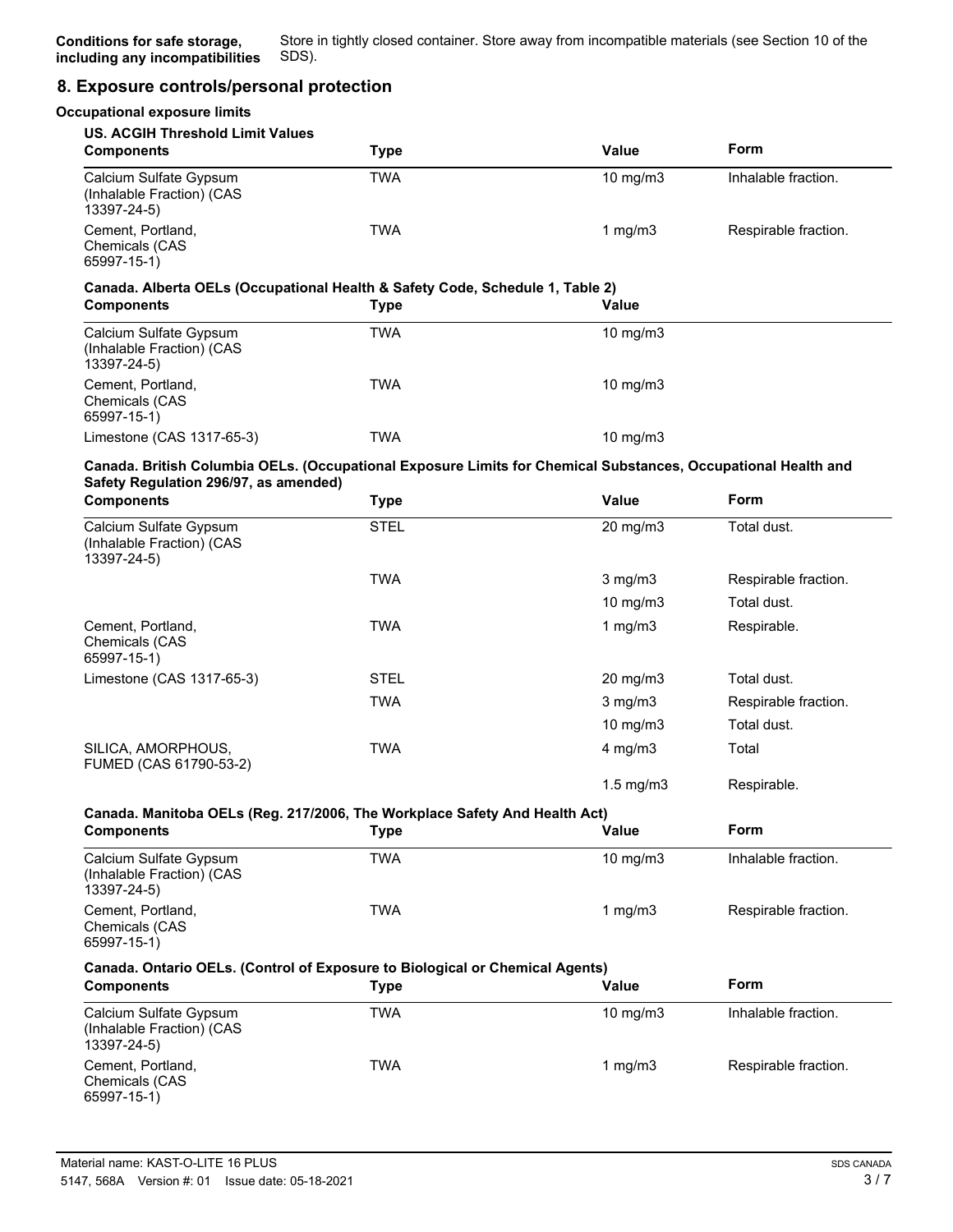| Canada. Quebec OELs. (Ministry of Labor - Regulation respecting occupational health and safety) |             |                   |                  |
|-------------------------------------------------------------------------------------------------|-------------|-------------------|------------------|
| <b>Components</b>                                                                               | Type        | Value             | Form             |
| Calcium Sulfate Gypsum<br>(Inhalable Fraction) (CAS<br>13397-24-5)                              | <b>TWA</b>  | $5 \text{ mg/m}$  | Respirable dust. |
|                                                                                                 |             | $10 \text{ mg/m}$ | Total dust.      |
| Cement, Portland,<br>Chemicals (CAS<br>65997-15-1)                                              | <b>TWA</b>  | $5 \text{ mg/m}$  | Respirable dust. |
|                                                                                                 |             | $10 \text{ mg/m}$ | Total dust.      |
| Limestone (CAS 1317-65-3)                                                                       | <b>TWA</b>  | $10 \text{ mg/m}$ | Total dust.      |
| SILICA, AMORPHOUS.<br>FUMED (CAS 61790-53-2)                                                    | <b>TWA</b>  | $6 \text{ mg/m}$  | Total dust.      |
| Canada. Saskatchewan OELs (Occupational Health and Safety Regulations, 1996, Table 21)          |             |                   |                  |
| <b>Components</b>                                                                               | <b>Type</b> | <b>Value</b>      | <b>Form</b>      |

| 1 J P C   | . aiuc              |                      |
|-----------|---------------------|----------------------|
| 15 minute | $20 \text{ mg/m}$ 3 |                      |
| 8 hour    | 10 mg/m $3$         |                      |
| 15 minute | $20 \text{ mg/m}$ 3 |                      |
| 8 hour    | 10 mg/m $3$         |                      |
| 15 minute | $20 \text{ mg/m}$ 3 |                      |
| 8 hour    | 10 mg/m3            |                      |
| 15 minute | $6$ mg/m $3$        | Respirable fraction. |
|           | $20 \text{ mg/m}$ 3 | Inhalable fraction.  |
| 8 hour    | $3$ mg/m $3$        | Respirable fraction. |
|           | 10 mg/m $3$         | Inhalable fraction.  |
|           |                     |                      |

**Biological limit values** No biological exposure limits noted for the ingredient(s). Good general ventilation (typically 10 air changes per hour) should be used. Ventilation rates should be matched to conditions. If applicable, use process enclosures, local exhaust ventilation, or other engineering controls to maintain airborne levels below recommended exposure limits. If exposure limits have not been established, maintain airborne levels to an acceptable level. Eye wash facilities and emergency shower must be available when handling this product. **Appropriate engineering controls Individual protection measures, such as personal protective equipment Eye/face protection** Wear safety glasses with side shields (or goggles) and a face shield. **Skin protection**

**Hand protection** Wear appropriate chemical resistant gloves.

**Other** Wear appropriate chemical resistant clothing. Use of an impervious apron is recommended.

Use a NIOSH/MSHA approved respirator if there is a risk of exposure to dust/fume at levels exceeding the exposure limits. **Respiratory protection**

**Thermal hazards** Wear appropriate thermal protective clothing, when necessary.



**General hygiene considerations**

Observe any medical surveillance requirements. Always observe good personal hygiene measures, such as washing after handling the material and before eating, drinking, and/or smoking. Routinely wash work clothing and protective equipment to remove contaminants.

# **9. Physical and chemical properties**

### **Appearance**

**Physical state** Solid.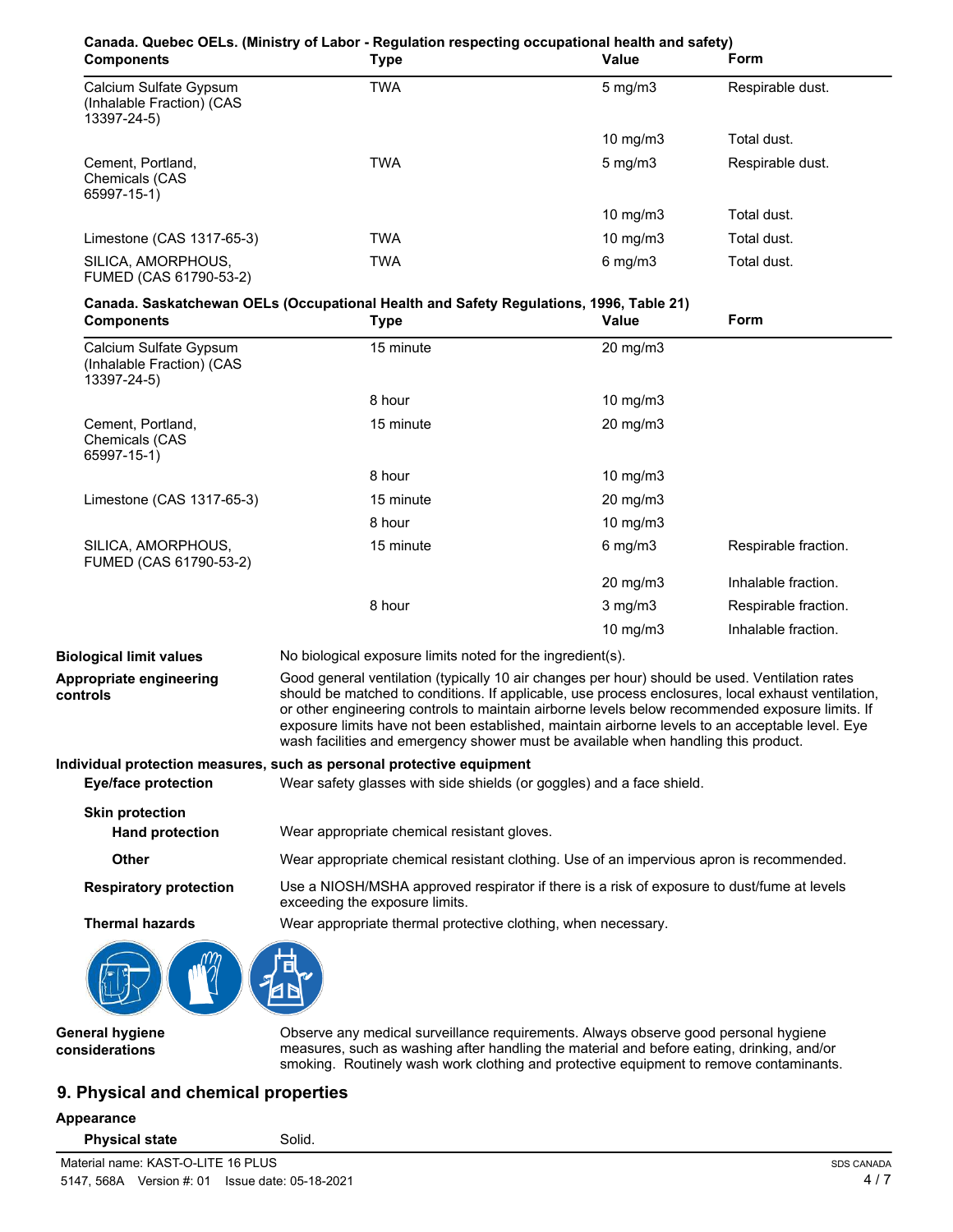| Form                                              | Solid.                                                                                                                                                                              |
|---------------------------------------------------|-------------------------------------------------------------------------------------------------------------------------------------------------------------------------------------|
| Color                                             | Not available.                                                                                                                                                                      |
| Odor                                              | Not available.                                                                                                                                                                      |
| <b>Odor threshold</b>                             | Not available.                                                                                                                                                                      |
| pH                                                | Not available.                                                                                                                                                                      |
| Melting point/freezing point                      | Not available.                                                                                                                                                                      |
| Initial boiling point and boiling<br>range        | Not available.                                                                                                                                                                      |
| <b>Flash point</b>                                | Not available.                                                                                                                                                                      |
| <b>Evaporation rate</b>                           | Not available.                                                                                                                                                                      |
| Flammability (solid, gas)                         | Not available.                                                                                                                                                                      |
| Upper/lower flammability or explosive limits      |                                                                                                                                                                                     |
| <b>Flammability limit - lower</b><br>(%)          | Not available.                                                                                                                                                                      |
| <b>Flammability limit - upper</b><br>(%)          | Not available.                                                                                                                                                                      |
| Explosive limit - lower (%)                       | Not available.                                                                                                                                                                      |
| Explosive limit - upper (%)                       | Not available.                                                                                                                                                                      |
| Vapor pressure                                    | Not available.                                                                                                                                                                      |
| Vapor density                                     | Not available.                                                                                                                                                                      |
| <b>Relative density</b>                           | Not available.                                                                                                                                                                      |
| Solubility(ies)                                   |                                                                                                                                                                                     |
| <b>Solubility (water)</b>                         | Not available.                                                                                                                                                                      |
| <b>Partition coefficient</b><br>(n-octanol/water) | Not available.                                                                                                                                                                      |
| <b>Auto-ignition temperature</b>                  | Not available.                                                                                                                                                                      |
| <b>Decomposition temperature</b>                  | Not available.                                                                                                                                                                      |
| <b>Viscosity</b>                                  | Not available.                                                                                                                                                                      |
| <b>Other information</b>                          |                                                                                                                                                                                     |
| <b>Explosive properties</b>                       | Not explosive.                                                                                                                                                                      |
| <b>Oxidizing properties</b>                       | Not oxidizing.                                                                                                                                                                      |
| 10. Stability and reactivity                      |                                                                                                                                                                                     |
| <b>Reactivity</b>                                 | The product is stable and non-reactive under normal conditions of use, storage and transport.                                                                                       |
| <b>Chemical stability</b>                         | Material is stable under normal conditions.                                                                                                                                         |
| <b>Possibility of hazardous</b><br>reactions      | No dangerous reaction known under conditions of normal use.                                                                                                                         |
| <b>Conditions to avoid</b>                        | Contact with incompatible materials.                                                                                                                                                |
| Incompatible materials                            | Strong oxidizing agents.<br>Incompatibility is based strictly upon potential theoretical reactions between chemicals and may<br>not be specific to industrial application exposure. |
| <b>Hazardous decomposition</b><br>products        | No hazardous decomposition products are known.                                                                                                                                      |

# **11. Toxicological information**

# **Information on likely routes of exposure**

| <b>Inhalation</b>                                                                  | May cause irritation to the respiratory system. Prolonged inhalation may be harmful.                                                                                                                                            |
|------------------------------------------------------------------------------------|---------------------------------------------------------------------------------------------------------------------------------------------------------------------------------------------------------------------------------|
| <b>Skin contact</b>                                                                | Causes severe skin burns.                                                                                                                                                                                                       |
| Eye contact                                                                        | Causes serious eye damage.                                                                                                                                                                                                      |
| Ingestion                                                                          | Causes digestive tract burns.                                                                                                                                                                                                   |
| Symptoms related to the<br>physical, chemical and<br>toxicological characteristics | Burning pain and severe corrosive skin damage. Causes serious eye damage. Symptoms may<br>include stinging, tearing, redness, swelling, and blurred vision. Permanent eye damage including<br>blindness could result. Coughing. |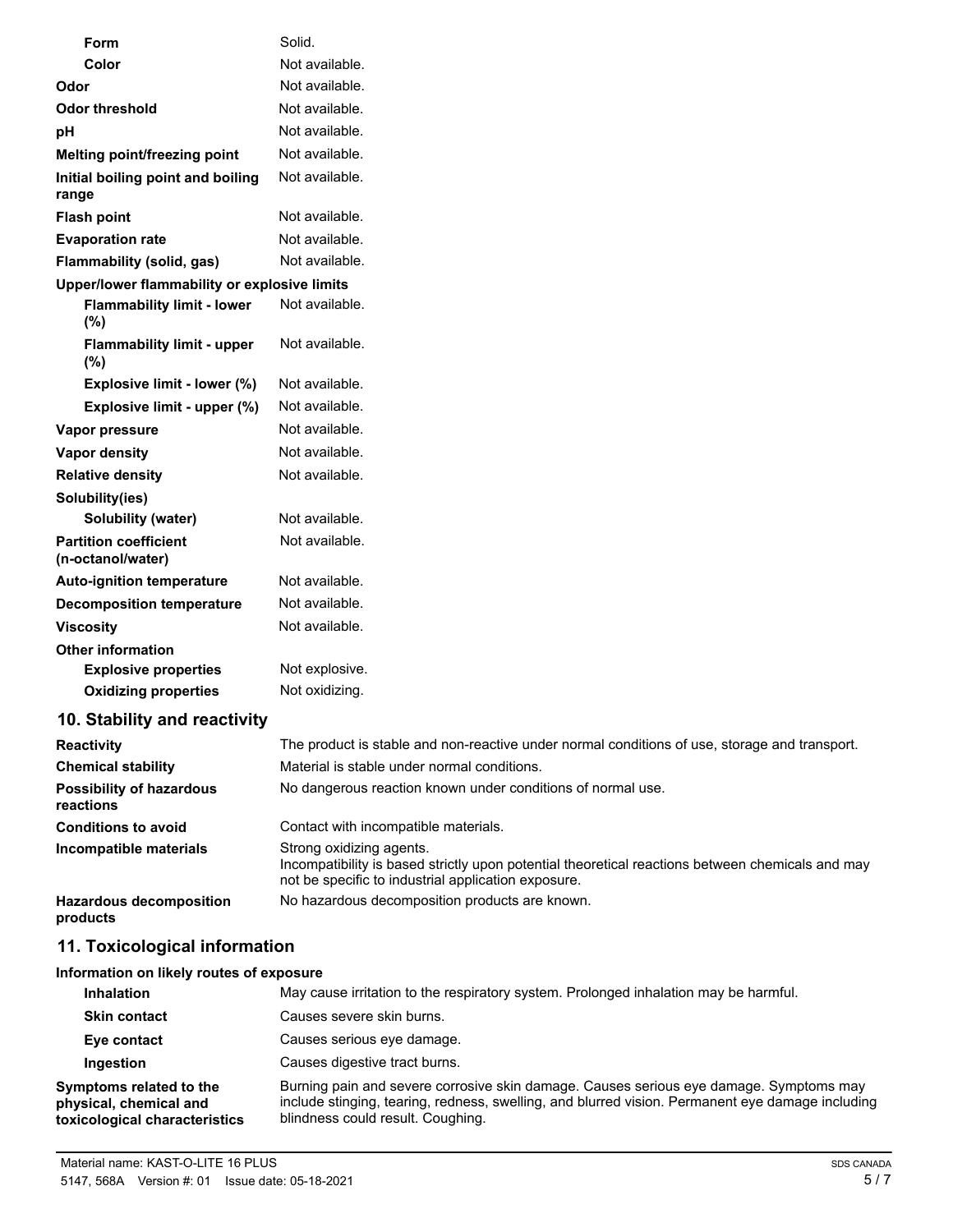| Information on toxicological effects                                                    |                                                                                                                     |                                                                                                                                                                                                       |
|-----------------------------------------------------------------------------------------|---------------------------------------------------------------------------------------------------------------------|-------------------------------------------------------------------------------------------------------------------------------------------------------------------------------------------------------|
| <b>Acute toxicity</b>                                                                   | Not known.                                                                                                          |                                                                                                                                                                                                       |
| <b>Skin corrosion/irritation</b>                                                        | Causes severe skin burns and eye damage.                                                                            |                                                                                                                                                                                                       |
| Serious eye damage/eye<br>irritation                                                    | Causes serious eye damage.                                                                                          |                                                                                                                                                                                                       |
| <b>Respiratory or skin sensitization</b>                                                |                                                                                                                     |                                                                                                                                                                                                       |
| Canada - Alberta OELs: Irritant                                                         |                                                                                                                     |                                                                                                                                                                                                       |
| Limestone (CAS 1317-65-3)                                                               |                                                                                                                     | Irritant                                                                                                                                                                                              |
| <b>Respiratory sensitization</b>                                                        | Not a respiratory sensitizer.                                                                                       |                                                                                                                                                                                                       |
| <b>Skin sensitization</b>                                                               | This product is not expected to cause skin sensitization.                                                           |                                                                                                                                                                                                       |
| <b>Germ cell mutagenicity</b>                                                           | No data available to indicate product or any components present at greater than 0.1% are<br>mutagenic or genotoxic. |                                                                                                                                                                                                       |
| Carcinogenicity                                                                         | May cause cancer.                                                                                                   |                                                                                                                                                                                                       |
| <b>ACGIH Carcinogens</b>                                                                |                                                                                                                     |                                                                                                                                                                                                       |
| Cement, Portland, Chemicals (CAS 65997-15-1)<br>Canada - Manitoba OELs: carcinogenicity |                                                                                                                     | A4 Not classifiable as a human carcinogen.                                                                                                                                                            |
| Cement, Portland, Chemicals (CAS 65997-15-1)                                            | IARC Monographs. Overall Evaluation of Carcinogenicity                                                              | Not classifiable as a human carcinogen.                                                                                                                                                               |
|                                                                                         | SILICA, AMORPHOUS, FUMED (CAS 61790-53-2)                                                                           | 3 Not classifiable as to carcinogenicity to humans.                                                                                                                                                   |
| <b>Reproductive toxicity</b>                                                            |                                                                                                                     | This product is not expected to cause reproductive or developmental effects.                                                                                                                          |
| Specific target organ toxicity -<br>single exposure                                     | Not classified.                                                                                                     |                                                                                                                                                                                                       |
| Specific target organ toxicity -<br>repeated exposure                                   | Causes damage to organs through prolonged or repeated exposure.                                                     |                                                                                                                                                                                                       |
| <b>Aspiration hazard</b>                                                                | Not an aspiration hazard.                                                                                           |                                                                                                                                                                                                       |
| <b>Chronic effects</b>                                                                  | Causes damage to organs through prolonged or repeated exposure. Prolonged inhalation may be<br>harmful.             |                                                                                                                                                                                                       |
| 12. Ecological information                                                              |                                                                                                                     |                                                                                                                                                                                                       |
| <b>Ecotoxicity</b>                                                                      |                                                                                                                     | The product is not classified as environmentally hazardous. However, this does not exclude the<br>possibility that large or frequent spills can have a harmful or damaging effect on the environment. |
| Persistence and degradability                                                           |                                                                                                                     | No data is available on the degradability of any ingredients in the mixture.                                                                                                                          |
|                                                                                         |                                                                                                                     |                                                                                                                                                                                                       |

| <b>Bioaccumulative potential</b> | No data available.                                                                                                                                                                         |
|----------------------------------|--------------------------------------------------------------------------------------------------------------------------------------------------------------------------------------------|
| Mobility in soil                 | No data available.                                                                                                                                                                         |
| Other adverse effects            | No other adverse environmental effects (e.g. ozone depletion, photochemical ozone creation<br>potential, endocrine disruption, global warming potential) are expected from this component. |

# **13. Disposal considerations**

| <b>Disposal instructions</b>             | This product, in its present state, when discarded or disposed of, is not a hazardous waste<br>according to Federal regulations (40 CFR 261.4 $(b)(4)$ ). Under RCRA, it is the responsibility of the<br>user of the product to determine, at the time of disposal, whether the product meets RCRA criteria<br>for hazardous waste. |
|------------------------------------------|-------------------------------------------------------------------------------------------------------------------------------------------------------------------------------------------------------------------------------------------------------------------------------------------------------------------------------------|
| Hazardous waste code                     | Since this product is used in several industries, no Waste Code can be provided by the supplier.<br>The Waste Code should be determined in arrangement with your waste disposal partner or the<br>responsible authority.                                                                                                            |
| Waste from residues / unused<br>products | Not available.                                                                                                                                                                                                                                                                                                                      |
| Contaminated packaging                   | Not available.                                                                                                                                                                                                                                                                                                                      |

# **14. Transport information**

## **TDG**

Not regulated as dangerous goods.

# **IATA**

Not regulated as dangerous goods.

# **IMDG**

Not regulated as dangerous goods.